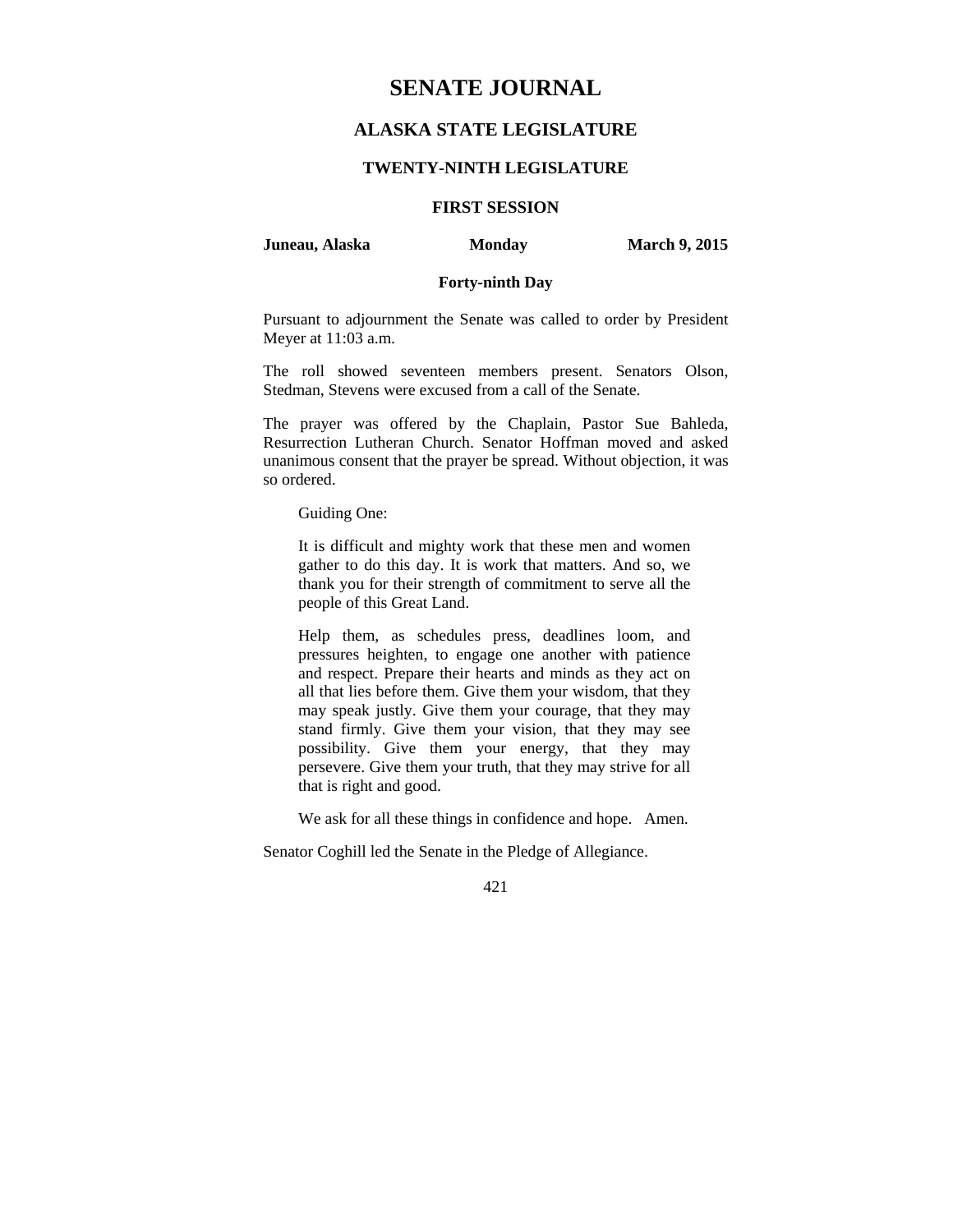#### **Certification**

Senator Coghill moved and asked unanimous consent that the journals for the forty-sixth through forty-eighth legislative days be approved as certified by the Secretary. Without objection, it was so ordered.

#### **Consideration of the Calendar**

#### **Second Reading of Senate Bills**

#### **SB 6**

SENATE BILL NO. 6 "An Act exempting the state from daylight saving time; and providing for an effective date" was read the second time.

Senator MacKinnon, Cochair, moved and asked unanimous consent for the adoption of the Finance Committee Substitute offered on page 376. Senator Gardner objected, then withdrew her objection. There being no further objection, CS FOR SENATE BILL NO. 6(FIN) "An Act exempting the state from daylight saving time; petitioning the United States Department of Transportation to change the time zones of Alaska; and providing for an effective date" was adopted.

Senator Coghill moved and asked unanimous consent that the bill be considered engrossed, advanced to third reading and placed on final passage. Senator Gardner objected.

President Meyer stated CS FOR SENATE BILL NO. 6(FIN) will advance to third reading on the March 11 calendar.

#### **Citations**

Honoring - Mr. Andrew Jimmie Senator(s) Bishop, Meyer, Coghill, Costello, Dunleavy, Egan, Ellis, Gardner, Giessel, Hoffman, Huggins, Kelly, MacKinnon, McGuire, Micciche, Olson, Stedman, Stevens, Stoltze, Wielechowski Representative(s) Talerico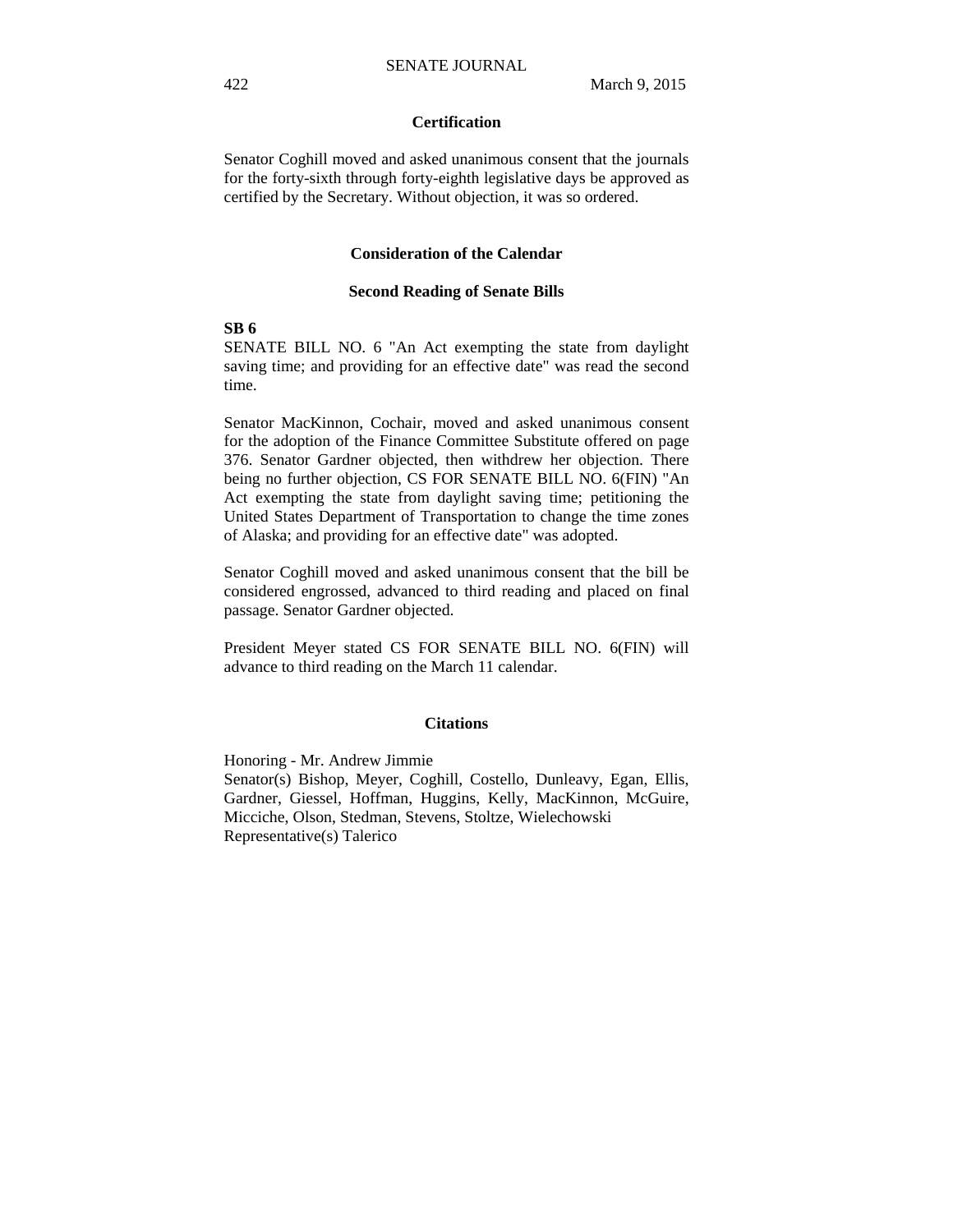March 9, 2015 423

Honoring - Captain Gary Givens, RPh, PHS Senator(s) MacKinnon, Meyer, Bishop, Coghill, Costello, Dunleavy, Egan, Ellis, Gardner, Giessel, Hoffman, Huggins, Kelly, McGuire, Micciche, Olson, Stedman, Stevens, Stoltze, Wielechowski

Honoring - Juneau Masonic Community

Senator(s) Egan, Meyer, Bishop, Coghill, Costello, Dunleavy, Ellis, Gardner, Giessel, Hoffman, Huggins, Kelly, MacKinnon, McGuire, Micciche, Olson, Stedman, Stevens, Stoltze, Wielechowski Representative(s) Kito, Munoz

Honoring - Robert Nelson and The Anchorage Vet Center Senator(s) Huggins, Costello, Meyer, Bishop, Coghill, Dunleavy, Egan, Ellis, Gardner, Giessel, Hoffman, Kelly, MacKinnon, McGuire, Micciche, Olson, Stedman, Stevens, Stoltze, Wielechowski Representative(s) Thompson, Vazquez

Honoring - Northern Industrial Training, LLC. Senator(s) Huggins, Dunleavy, Stoltze, Meyer, Bishop, Coghill, Costello, Egan, Ellis, Gardner, Giessel, Hoffman, Kelly, MacKinnon, McGuire, Micciche, Olson, Stedman, Stevens, Wielechowski

Honoring - Elizabeth Kotongan on Her 100th Birthday Senator(s) Olson, Meyer, Bishop, Coghill, Costello, Dunleavy, Egan, Ellis, Gardner, Giessel, Hoffman, Huggins, Kelly, MacKinnon, McGuire, Micciche, Stedman, Stevens, Stoltze, Wielechowski Representative(s) Foster

In Memoriam - Art Peters

Senator(s) Huggins, Stevens, Meyer, Bishop, Coghill, Costello, Dunleavy, Egan, Ellis, Gardner, Giessel, Hoffman, Kelly, MacKinnon, McGuire, Micciche, Olson, Stedman, Stoltze, Wielechowski

In Memoriam - Margaret Edith (Stanton) Sanders Representative(s) Talerico Senator(s) Coghill, Bishop, Meyer, Costello, Dunleavy, Egan, Ellis, Gardner, Giessel, Hoffman, Huggins, Kelly, MacKinnon, McGuire, Micciche, Olson, Stedman, Stevens, Stoltze, Wielechowski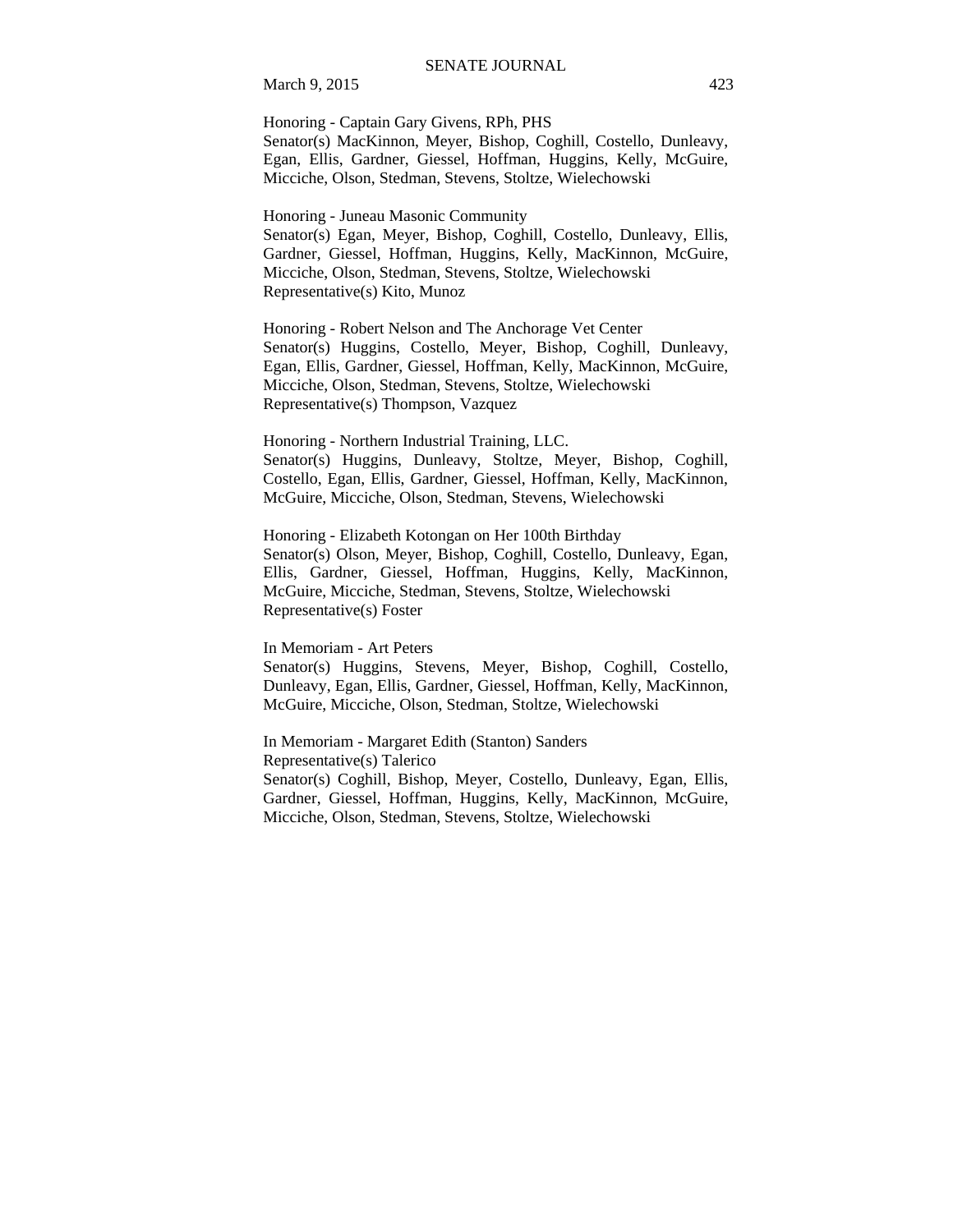Senator Coghill moved and asked unanimous consent that the citations be adopted. Without objection, the citations were adopted and referred to the Secretary for transmittal.

#### **Announcements**

Announcements are at the end of the journal.

## **Adjournment**

Senator Coghill moved and asked unanimous consent that the Senate stand in adjournment until 11:00 a.m., March 11, 2015. Without objection, the Senate adjourned at 11:30 a.m.

> Liz Clark Secretary of the Senate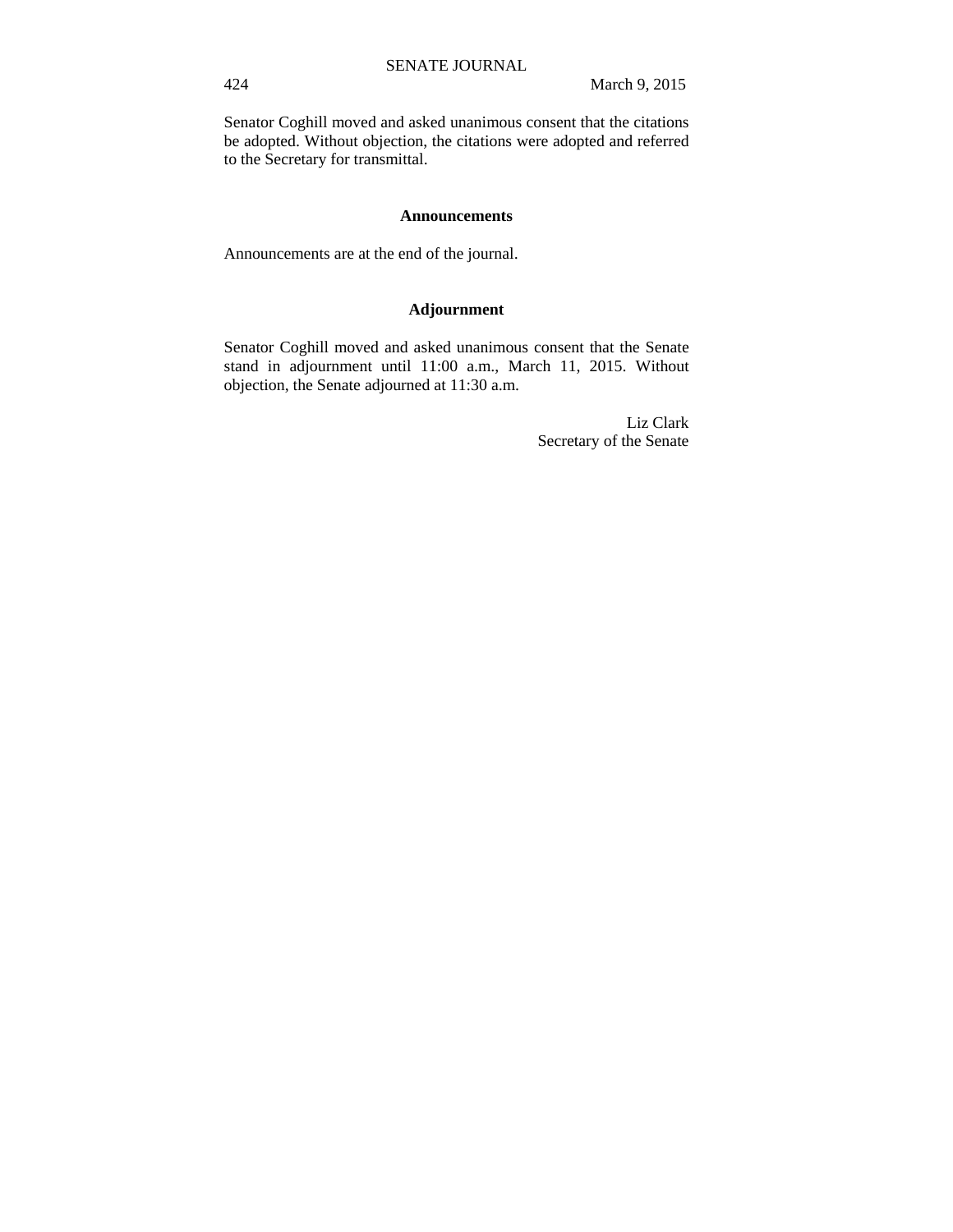#### **Announcements**

Americans with Disabilities Act Notice - Persons with disabilities who require special accommodation or alternative communication formats to access committee meetings may contact the appropriate committee office or the Legislative Information Office in their community. Reasonable advance notice is needed to accommodate the request. For further information, call the ADA Coordinator at 465-3854 Voice/465-4980 TDD.

#### **STANDING COMMITTEES**

+ indicates teleconference

= indicates bill previously heard/scheduled

## **COMMUNITY & REGIONAL AFFAIRS**

| Mar 10        | <b>Tuesday</b>       | Beltz 105 (tsbldg)                          | 3:30 PM |
|---------------|----------------------|---------------------------------------------|---------|
|               | No Meeting Scheduled |                                             |         |
| <b>Mar 12</b> | <b>Thursday</b>      | Beltz 105 (tsbldg)                          | 3:30 PM |
|               |                      | $+=$ SB 19 BOUNDARIES OF ROAD SERVICE AREAS |         |
| SB 56         |                      | MUNI ENERGY IMPROVEMNT ASSESSMNTS/BONDS     |         |
| $+$           |                      | Bills Previously Heard/Scheduled            |         |

----------------------------------------

#### **EDUCATION**

| Mar 10 | <b>Tuesday</b>                                      | <b>Butrovich 205</b> | 3:30 PM |  |  |
|--------|-----------------------------------------------------|----------------------|---------|--|--|
| $+$    | Presentation:                                       |                      |         |  |  |
|        | Alaska's University for Alaska's Schools 2015       |                      |         |  |  |
|        | University of Alaska Board of Regents               |                      |         |  |  |
|        | Regent Michael Powers, Chair of the Academic and    |                      |         |  |  |
|        | <b>Student Affairs Committee</b>                    |                      |         |  |  |
| $^{+}$ | Presentation:                                       |                      |         |  |  |
|        | <b>Educator Quality and Quantity</b>                |                      |         |  |  |
|        | Jerry Covey, JSC Consulting on Behalf of the        |                      |         |  |  |
|        | Citizens for the Educational Advancement of         |                      |         |  |  |
|        | Alaska's Children                                   |                      |         |  |  |
| $+$    | Presentation:                                       |                      |         |  |  |
|        | <b>Targeting Student Success through University</b> |                      |         |  |  |
|        | Collaboration and Tutoring Intervention             |                      |         |  |  |
|        | Ty Mase, Superintendent, Lake & Peninsula School    |                      |         |  |  |
|        | District                                            |                      |         |  |  |
|        |                                                     |                      |         |  |  |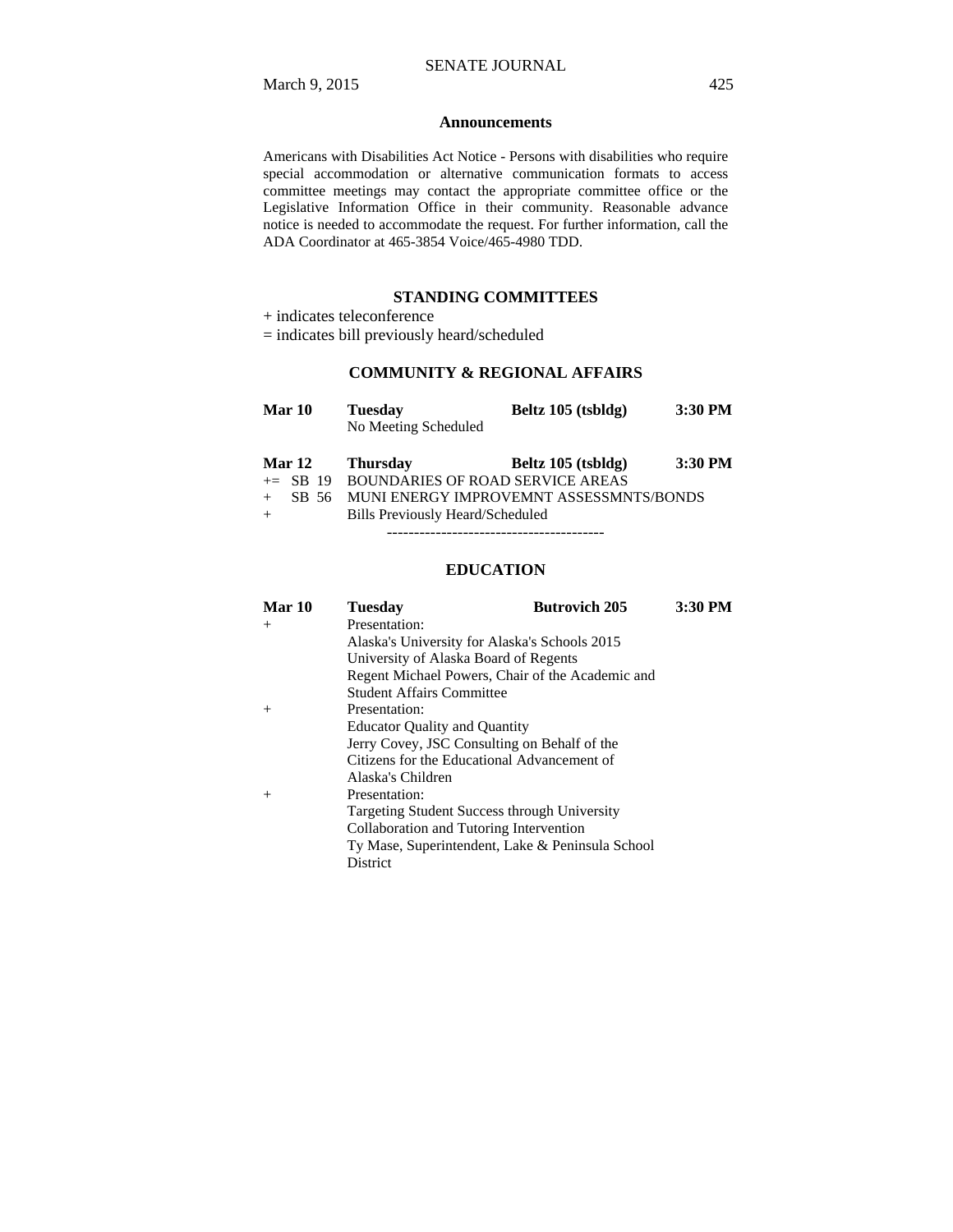# **EDUCATION (continued)**

| Mar 12                  | <b>Thursday</b>                                                        | <b>Butrovich 205</b>                                   | 3:30 PM |
|-------------------------|------------------------------------------------------------------------|--------------------------------------------------------|---------|
| HCR <sub>2</sub><br>$+$ |                                                                        | JAN 24 - 30, 2016: AK SCHOOL CHOICE WEEK               |         |
| $\pm$ SJR 2             |                                                                        | CONST. AM: G.O. BONDS FOR STUDENT LOANS                |         |
| $\pm$ SCR 1             | <b>CIVICS EDUCATION TASK FORCE</b>                                     |                                                        |         |
| SB 64<br>$+$            | SCHOOL BOND DEBT REIMBURSEMENT                                         |                                                        |         |
|                         |                                                                        |                                                        |         |
|                         |                                                                        | <b>FINANCE</b>                                         |         |
| Mar 09                  | <b>Monday</b><br>-- MEETING CANCELED --                                | <b>Senate Finance 532</b>                              | 9:00 AM |
| $+=$ SB 30              |                                                                        | MARIJUANA REG;CONT. SUBST;CRIMES;DEFENSES              |         |
| $^{+}$                  | <b>Bills Previously Heard/Scheduled</b>                                |                                                        |         |
| Mar 09                  | <b>Monday</b>                                                          | <b>Senate Finance 532</b>                              | 1:30 PM |
| $\pm$ SB 30             |                                                                        | MARIJUANA REG;CONT. SUBST;CRIMES;DEFENSES              |         |
| $^{+}$                  | <b>Bills Previously Heard/Scheduled</b>                                |                                                        |         |
| Mar 10                  | <b>Tuesday</b>                                                         | <b>Senate Finance 532</b>                              | 9:00 AM |
| $+=$ SB 27              |                                                                        | APPROP: OPERATING BUDGET/LOANS/FUNDS                   |         |
|                         | Departments: University of Alaska, Military and                        |                                                        |         |
|                         |                                                                        | Veterans' Affairs, and Labor and Workforce Development |         |
|                         | <university agenda="" alaska="" from="" of="" removed=""></university> |                                                        |         |
| $^+$                    | <b>Bills Previously Heard/Scheduled</b>                                |                                                        |         |
| Mar 10                  | <b>Tuesday</b>                                                         | <b>Senate Finance 532</b>                              | 1:30 PM |
| $\pm$ SB 30             |                                                                        | MARIJUANA REG;CONT. SUBST;CRIMES;DEFENSES              |         |
| $^{+}$                  | <b>Bills Previously Heard/Scheduled</b>                                |                                                        |         |
| Mar 11                  | Wednesday                                                              | <b>Senate Finance 532</b>                              | 9:00 AM |
| $+=$ SB 27              |                                                                        | APPROP: OPERATING BUDGET/LOANS/FUNDS                   |         |
|                         | Departments: Law; Commerce, Community, and                             |                                                        |         |
|                         |                                                                        | Economic Development; and Education and Early          |         |
|                         | Development                                                            |                                                        |         |
| $^{+}$                  | <b>Bills Previously Heard/Scheduled</b>                                |                                                        |         |
| Mar 11                  | Wednesday                                                              | <b>Senate Finance 532</b>                              | 1:30 PM |
| SB 30<br>$+=$           |                                                                        | MARIJUANA REG;CONT. SUBST;CRIMES;DEFENSES              |         |
|                         | -- Public Testimony --                                                 |                                                        |         |
| $\hspace{0.1mm} +$      | <b>Bills Previously Heard/Scheduled</b>                                |                                                        |         |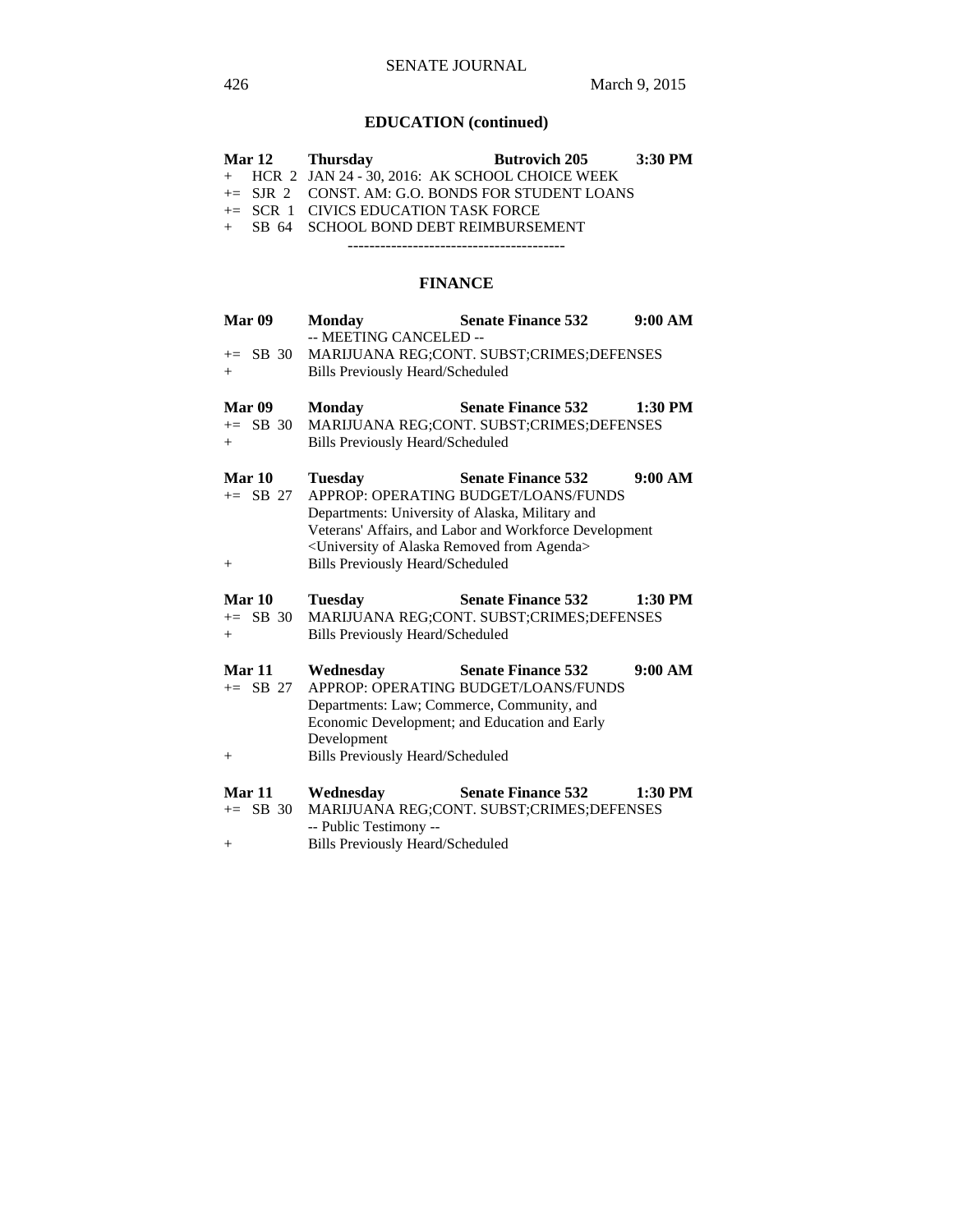# **FINANCE (continued)**

| Mar 12<br>$+=$ SB 27<br>$+$            | <b>Thursday</b><br>Departments: Transportation and Public<br>Facilities, and Health and Social Services<br><b>Bills Previously Heard/Scheduled</b> | <b>Senate Finance 532</b><br>APPROP: OPERATING BUDGET/LOANS/FUNDS      | 9:00 AM   |
|----------------------------------------|----------------------------------------------------------------------------------------------------------------------------------------------------|------------------------------------------------------------------------|-----------|
| Mar 12<br>$+=$ SB 30<br>$+$            | <b>Thursday</b><br><b>Bills Previously Heard/Scheduled</b>                                                                                         | <b>Senate Finance 532</b><br>MARIJUANA REG;CONT. SUBST;CRIMES;DEFENSES | $1:30$ PM |
| Mar 13<br>$+=$ SB 30<br>$+$            | Friday<br><b>Bills Previously Heard/Scheduled</b>                                                                                                  | <b>Senate Finance 532</b><br>MARIJUANA REG;CONT. SUBST;CRIMES;DEFENSES | 9:00 AM   |
| <b>Mar 13</b><br>$\pm$ SB 30<br>$^{+}$ | Friday<br><b>Bills Previously Heard/Scheduled</b>                                                                                                  | <b>Senate Finance 532</b><br>MARIJUANA REG;CONT. SUBST;CRIMES;DEFENSES | $1:30$ PM |
| <b>Mar 14</b><br>$+=$ SB 30<br>$+$     | Saturday<br><b>Bills Previously Heard/Scheduled</b>                                                                                                | <b>Senate Finance 532</b><br>MARIJUANA REG;CONT. SUBST;CRIMES;DEFENSES | 10:00 AM  |
|                                        |                                                                                                                                                    | <b>HEALTH &amp; SOCIAL SERVICES</b>                                    |           |

| Mar 09                      | <b>Monday</b><br>No Meeting Scheduled                                                                                                                                                             | <b>Butrovich 205</b> | 1:30 PM |
|-----------------------------|---------------------------------------------------------------------------------------------------------------------------------------------------------------------------------------------------|----------------------|---------|
| Mar 11<br>$+=$ SB 1<br>$+$  | Wednesday<br><b>REGULATION OF SMOKING</b><br>+= SB 18 HEALTH CARE SHARE MINISTRY NOT INSURANCE<br>Bills Previously Heard/Scheduled                                                                | <b>Butrovich 205</b> | 1:30 PM |
| <b>Mar 13</b><br>$+$<br>$+$ | Fridav<br>Senate Bill: An Act Relating to Medicaid<br>$\leq$ Pending Introduction & Referral $>$<br>-- Testimony <invitation only=""> --<br/><b>Bills Previously Heard/Scheduled</b></invitation> | <b>Butrovich 205</b> | 1:30 PM |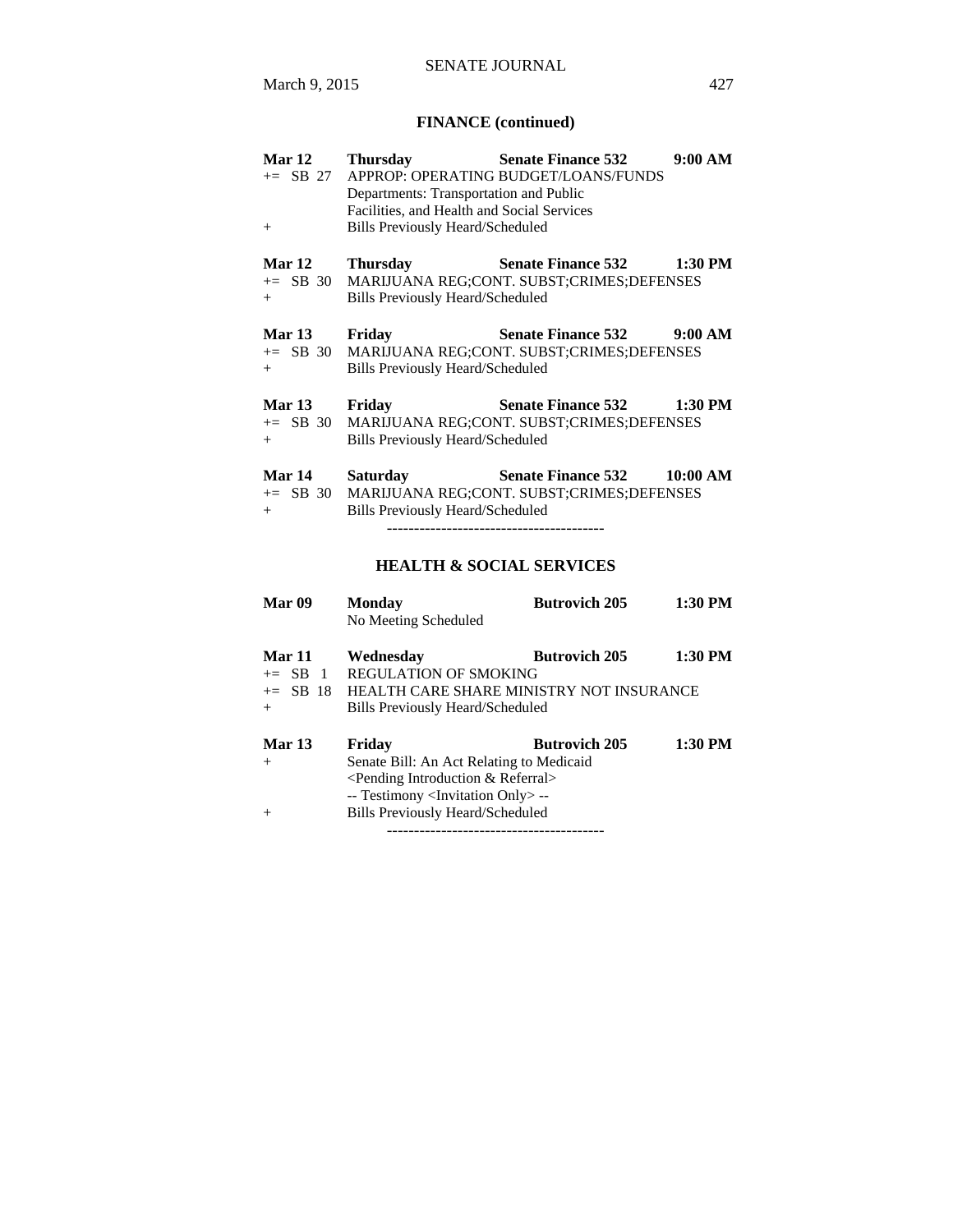# **JUDICIARY**

| Mar 09        | <b>Monday</b>                                        | <b>Butrovich 205</b> | 1:30 PM |  |
|---------------|------------------------------------------------------|----------------------|---------|--|
|               | -- Testimony <invitation only=""> --</invitation>    |                      |         |  |
| $+=$ SB 51    | UNIFORM INTER.CHILD SUPPORT; PARENTAGE               |                      |         |  |
| $\pm$ SB 5    | <b>RESTITUTION: PROPERTY AND INCOME LOSS</b>         |                      |         |  |
|               | += SB 41 PSYCHOLOGIST & ASSOC CRIM HISTORY CHECKS    |                      |         |  |
| $+$           | Bills Previously Heard/Scheduled                     |                      |         |  |
|               |                                                      |                      |         |  |
| <b>Mar 11</b> | Wednesday                                            | Beltz 105 (tsbldg)   | 1:30 PM |  |
| $+$           | Legislative Hearing: Inmate Death in the Alaska      |                      |         |  |
|               | Prison System                                        |                      |         |  |
|               | -- Testimony <invitation only=""> --</invitation>    |                      |         |  |
| <b>Mar 13</b> | Friday                                               | Beltz 105 (tsbldg)   | 1:30 PM |  |
| $+$           | Confirmation of Governor's Appointment:              |                      |         |  |
|               | Craig Richards, Attorney General - Department of Law |                      |         |  |
|               | -- Testimony <invitation only=""> --</invitation>    |                      |         |  |
| $^{+}$        | <b>Bills Previously Heard/Scheduled</b>              |                      |         |  |
|               |                                                      |                      |         |  |

# **LABOR & COMMERCE**

|        | Mar 10 | <b>Tuesday</b>                                    | Beltz 105 (tsbldg)                     | 1:30 PM |
|--------|--------|---------------------------------------------------|----------------------------------------|---------|
| $+$    | SB 60  | ESTABLISH MARIJUANA CONTROL BOARD                 |                                        |         |
|        |        | -- Testimony <invitation only=""> --</invitation> |                                        |         |
| $^{+}$ | SB 53  | ADVANCED PRACTICE REGISTERED NURSES               |                                        |         |
| $+$    | SB 44  |                                                   | RELIGIOUS UNION EXEMPTION: PERA & AKRR |         |
|        |        | -- Public Testimony --                            |                                        |         |
| $^{+}$ |        | <b>Bills Previously Heard/Scheduled</b>           |                                        |         |
|        |        |                                                   |                                        |         |
|        | Mar 12 | <b>Thursday</b>                                   | Beltz 105 (tsbldg)                     | 1:30 PM |
| $^{+}$ |        | Board and Commission Appointees for:              |                                        |         |
|        |        | Board of Public Accountancy                       |                                        |         |
|        |        | Alcohol Beverage Control Board                    |                                        |         |
|        |        | Big Game Commercial Services Board                |                                        |         |
|        |        | Fisherman's Advisory Council                      |                                        |         |
|        |        | Alaska Labor Relations Agency                     |                                        |         |
|        |        | <b>Real Estate Commission</b>                     |                                        |         |
|        |        | -- Public Testimony --                            |                                        |         |
| $+$    |        | <b>Bills Previously Heard/Scheduled</b>           |                                        |         |

----------------------------------------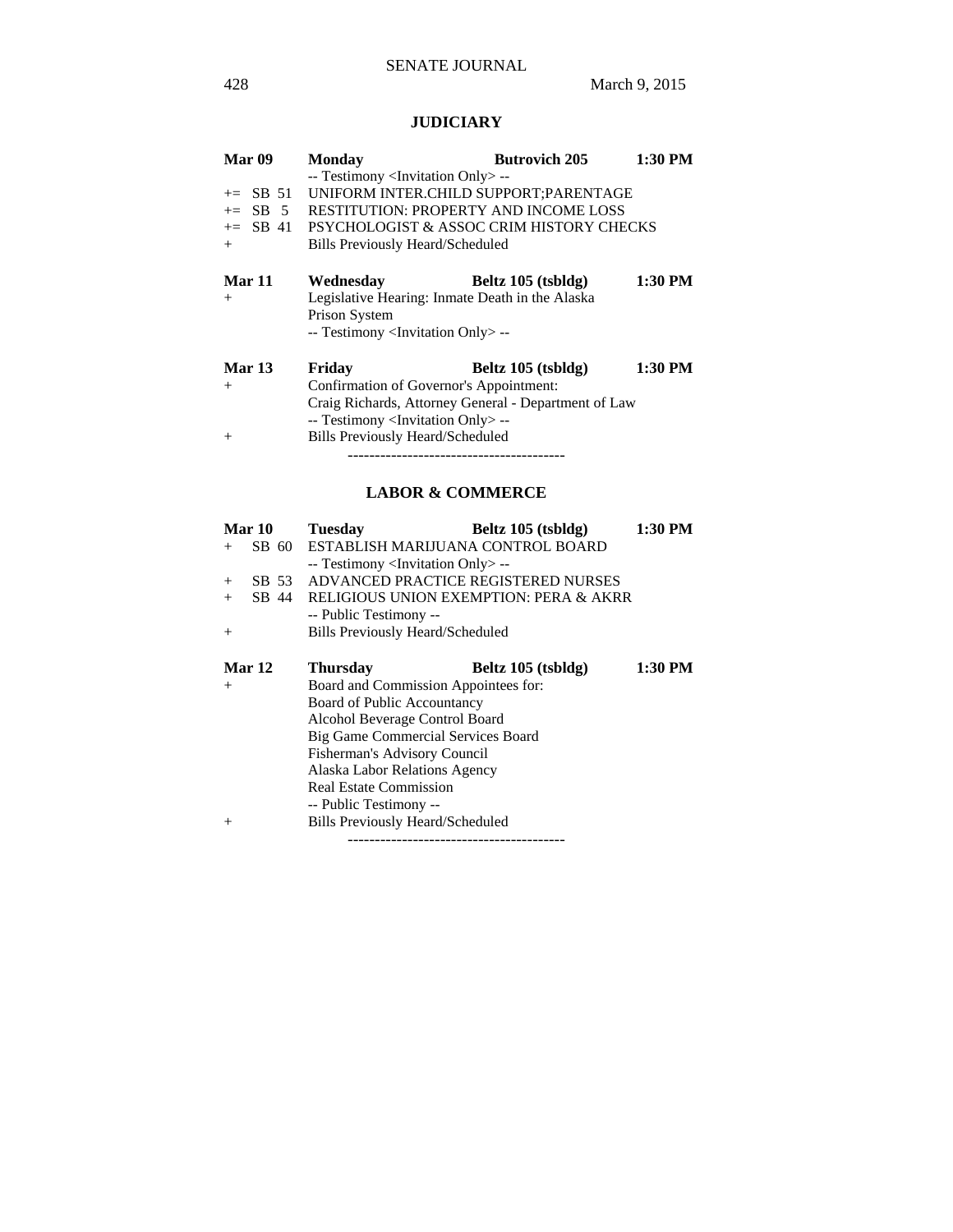# **RESOURCES**

| Mar 09            | <b>Monday</b>                                        | <b>Butrovich 205</b> | 3:30 PM   |  |  |
|-------------------|------------------------------------------------------|----------------------|-----------|--|--|
| $+$               | Overview: Wetlands Mitigation in Alaska              |                      |           |  |  |
|                   | -- Testimony <invitation only="">--</invitation>     |                      |           |  |  |
| SB 70<br>$^{+}$   | GAS PIPELINE RIGHT-OF-WAY; PARKS; REFUGES            |                      |           |  |  |
|                   | -- Public Testimony --                               |                      |           |  |  |
| $HJR$ 7<br>$^{+}$ | OPPOSE ALEUTIAN NATIONAL MARINE SANCTUARY            |                      |           |  |  |
|                   | -- Public Testimony --                               |                      |           |  |  |
|                   | <above agenda="" from="" item="" removed=""></above> |                      |           |  |  |
| $H$ JR 8<br>$+$   | FEDS ALLOW STATE TO MAKE ENERGY CHOICES              |                      |           |  |  |
|                   | <pending referral=""></pending>                      |                      |           |  |  |
|                   | -- Public Testimony --                               |                      |           |  |  |
| HJR 6<br>$+$      | FEDERAL CONTAMINATION OF ANCSA LANDS                 |                      |           |  |  |
|                   | <pending referral=""></pending>                      |                      |           |  |  |
|                   | -- Public Testimony --                               |                      |           |  |  |
| $^{+}$            | <b>Bills Previously Heard/Scheduled</b>              |                      |           |  |  |
| Mar 11            | Wednesday                                            | <b>Butrovich 205</b> | $3:30$ PM |  |  |
| $+$               | Overview: Middle Earth Oil & Gas Development         |                      |           |  |  |
|                   | -- Testimony <invitation only="">--</invitation>     |                      |           |  |  |
| $^{+}$            | <b>Bills Previously Heard/Scheduled</b>              |                      |           |  |  |
|                   |                                                      |                      |           |  |  |
| Mar <sub>13</sub> | Friday                                               | <b>Butrovich 205</b> | $3:30$ PM |  |  |
| $+$               |                                                      |                      |           |  |  |
|                   | Overview: Alaska Oil & Gas Competitiveness           |                      |           |  |  |
|                   | Review Board Update and Report                       |                      |           |  |  |
|                   | -- Testimony <invitation only=""> --</invitation>    |                      |           |  |  |
| $^{+}$            | <b>Bills Previously Heard/Scheduled</b>              |                      |           |  |  |
|                   |                                                      |                      |           |  |  |

# **STATE AFFAIRS**

|  | Mar 10 Tuesday                                     | Butrovich 205 8:30 AM                             |  |
|--|----------------------------------------------------|---------------------------------------------------|--|
|  |                                                    | + SCR 6 SEXUAL ASSAULT AWARENESS MONTH:APRIL 2015 |  |
|  | -- Public Testimony --                             |                                                   |  |
|  | += SB 62 REGULATION OF MARIJUANA BUSINESSES; BOARD |                                                   |  |
|  | SB 42 PERSONAL USE FISHING PRIORITY                |                                                   |  |
|  | -- Public Testimony --                             |                                                   |  |
|  | <b>Bills Previously Heard/Scheduled</b>            |                                                   |  |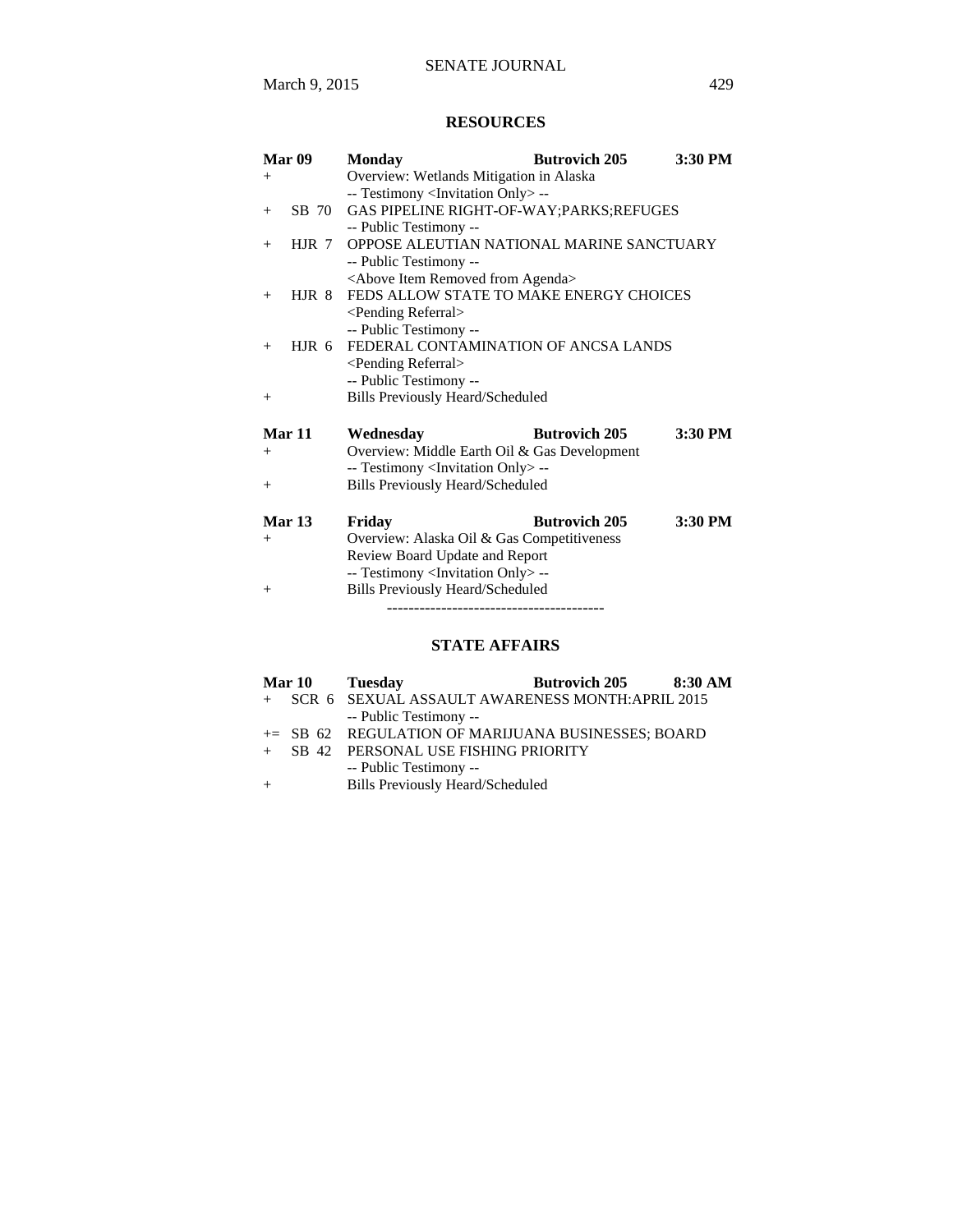# **STATE AFFAIRS (continued)**

| Mar 12 |  | <b>Thursday</b>                                     | <b>Butrovich 205</b> | 8:00 AM |
|--------|--|-----------------------------------------------------|----------------------|---------|
| $^{+}$ |  | Governor's Appointments - Confirmation Hearing:     |                      |         |
|        |  | Col. Laurie Hummel, Commissioner, Department of     |                      |         |
|        |  | Military and Veterans' Affairs                      |                      |         |
|        |  | -- Public Testimony --                              |                      |         |
| $+$    |  | SB 63 NAMING STATE LIBRARY & MUSEUM                 |                      |         |
|        |  | -- Public Testimony --                              |                      |         |
|        |  | $+=$ SB 4 FINL, DISCLOSURE: LEGIS AND PUB OFFICIALS |                      |         |
|        |  | -- Public Testimony --                              |                      |         |
|        |  | += SB 24 LEGIS. ETHICS ACT: CONTRACTORS, INTERNS    |                      |         |
|        |  | -- Public Testimony --                              |                      |         |
|        |  | += SB 62 REGULATION OF MARIJUANA BUSINESSES; BOARD  |                      |         |
| $+$    |  | Bills Previously Heard/Scheduled                    |                      |         |
|        |  |                                                     |                      |         |

#### **TRANSPORTATION**

| Mar 10        | <b>Tuesday</b><br>No Meeting Scheduled  | <b>Butrovich 205</b> | $1:00$ PM |
|---------------|-----------------------------------------|----------------------|-----------|
| <b>Mar 12</b> | <b>Thursday</b><br>No Meeting Scheduled | <b>Butrovich 205</b> | $1:00$ PM |
|               |                                         |                      |           |

#### **FINANCE SUBCOMMITTEES**

#### **ADMINISTRATION**

| Mar 10                                          | Tuesdav                                                   | Fahrenkamp 203 | 7:30 AM |
|-------------------------------------------------|-----------------------------------------------------------|----------------|---------|
|                                                 | -- Location Change --                                     |                |         |
|                                                 | Discussion of:                                            |                |         |
|                                                 | Budgetary Changes Adopted in the House of Representatives |                |         |
|                                                 | <b>Enterprise Technology Services</b>                     |                |         |
| Opportunities for Consolidation / Privatization |                                                           |                |         |
|                                                 | Recapture of Excess Funds Currently in Numerous           |                |         |
| <b>Stand-alone Fund Balances</b>                |                                                           |                |         |
|                                                 | Universal Space Standards                                 |                |         |
|                                                 | Alaska Land Mobile Radio                                  |                |         |
|                                                 | - Leslie Ridle, Deputy Commissioner, DOA                  |                |         |
|                                                 | - John Boucher, Deputy Commissioner, DOA                  |                |         |
|                                                 | - Cheri Lowenstein, Administrative Services               |                |         |
|                                                 | Director, DOA                                             |                |         |
|                                                 | - Andy Mills, Special Assistant, DOA                      |                |         |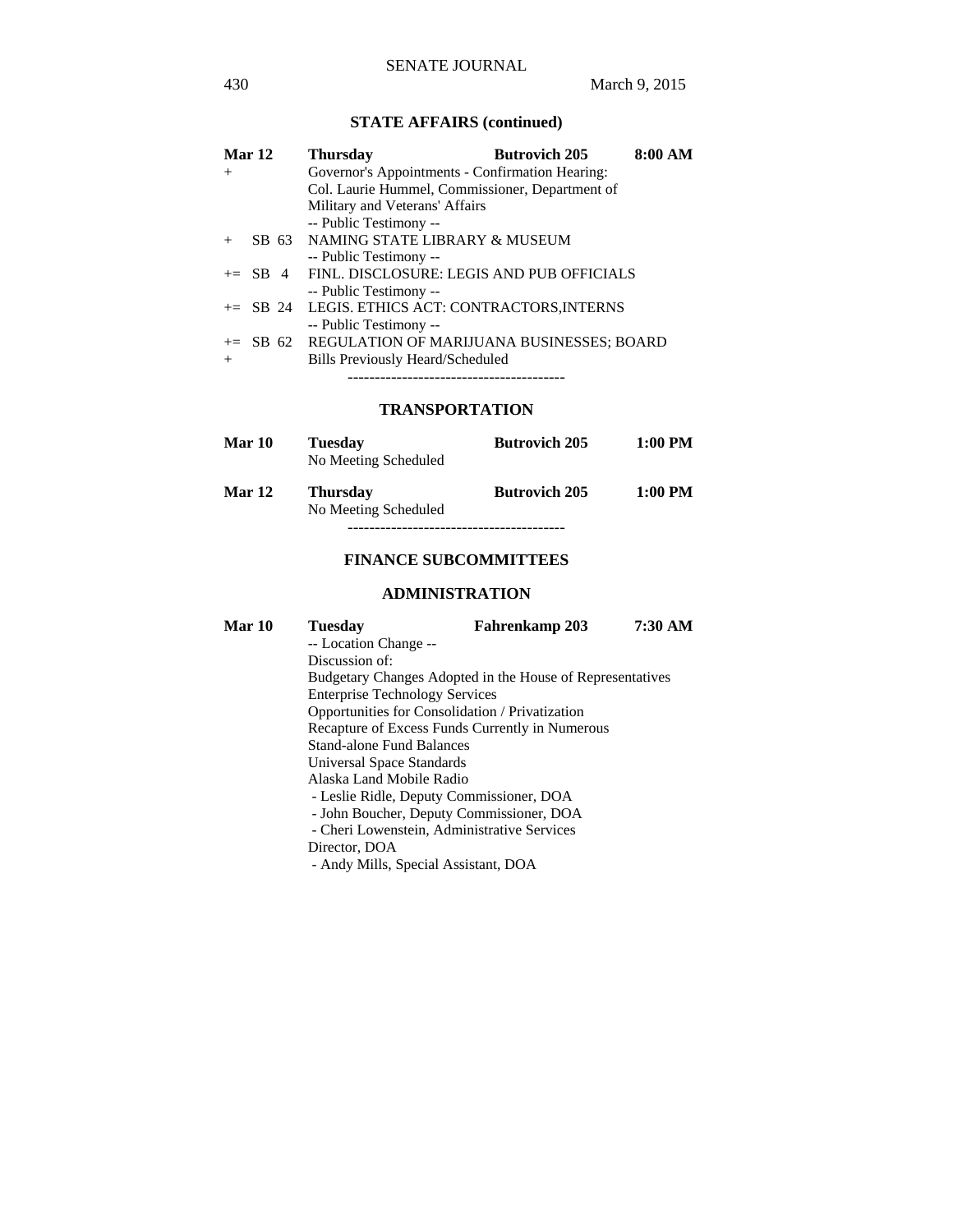| Mar 12 | <b>Thursday</b>                                                               | Fahrenkamp 203       | 7:30 AM |  |
|--------|-------------------------------------------------------------------------------|----------------------|---------|--|
|        | -- Location Change --                                                         |                      |         |  |
|        | Discussion Related to "Intent Language" to be                                 |                      |         |  |
|        | Considered to Address Budgetary                                               |                      |         |  |
|        | Recommendations and Long Range Budgetary Plans                                |                      |         |  |
|        | - Leslie Ridle, Deputy Commissioner, DOA                                      |                      |         |  |
|        | - John Boucher, Deputy Commissioner, DOA                                      |                      |         |  |
|        | - Cheri Lowenstein, Administrative Services                                   |                      |         |  |
|        | Director, DOA                                                                 |                      |         |  |
|        | - Andy Mills, Special Assistant, DOA                                          |                      |         |  |
| Mar 19 | <b>Thursday</b>                                                               | <b>Butrovich 205</b> | 7:30 AM |  |
|        | Closeout                                                                      |                      |         |  |
|        | - Sheldon Fisher, Commissioner, DOA                                           |                      |         |  |
|        | $\mathbf{r}$ $\mathbf{r}$ $\mathbf{n}$ $\mathbf{r}$ $\mathbf{n}$ $\mathbf{n}$ |                      |         |  |

- Leslie Ridle, Deputy Commissioner

- John Boucher, Deputy Commissioner
	- Cheri Lowenstein, Administrative Services
	- Director
	- Andy Mills, Special Assistant

----------------------------------------

# **COMMERCE, COMMUNITY & ECONOMIC DEV**

| Mar 11        | Wednesdav                  | <b>Senate Finance 532</b><br>Commerce, Community & Economic Development | $3:00$ PM |
|---------------|----------------------------|-------------------------------------------------------------------------|-----------|
| <b>Mar 17</b> | <b>Tuesday</b>             | <b>Senate Finance 532</b><br>Commerce, Community & Economic Development | $3:00$ PM |
| Mar 24        | <b>Tuesday</b><br>Closeout | <b>Senate Finance 532</b>                                               | $3:00$ PM |
|               |                            |                                                                         |           |

#### **CORRECTIONS**

| Mar 13        | Friday<br><b>Budget Overview</b>                       | Beltz 105 (tsbldg) | 5:00 PM |
|---------------|--------------------------------------------------------|--------------------|---------|
| <b>Mar 23</b> | <b>Monday</b><br><b>Budget Comparison and Concerns</b> | Beltz 105 (tsbldg) | 5:00 PM |

March 9, 2015 431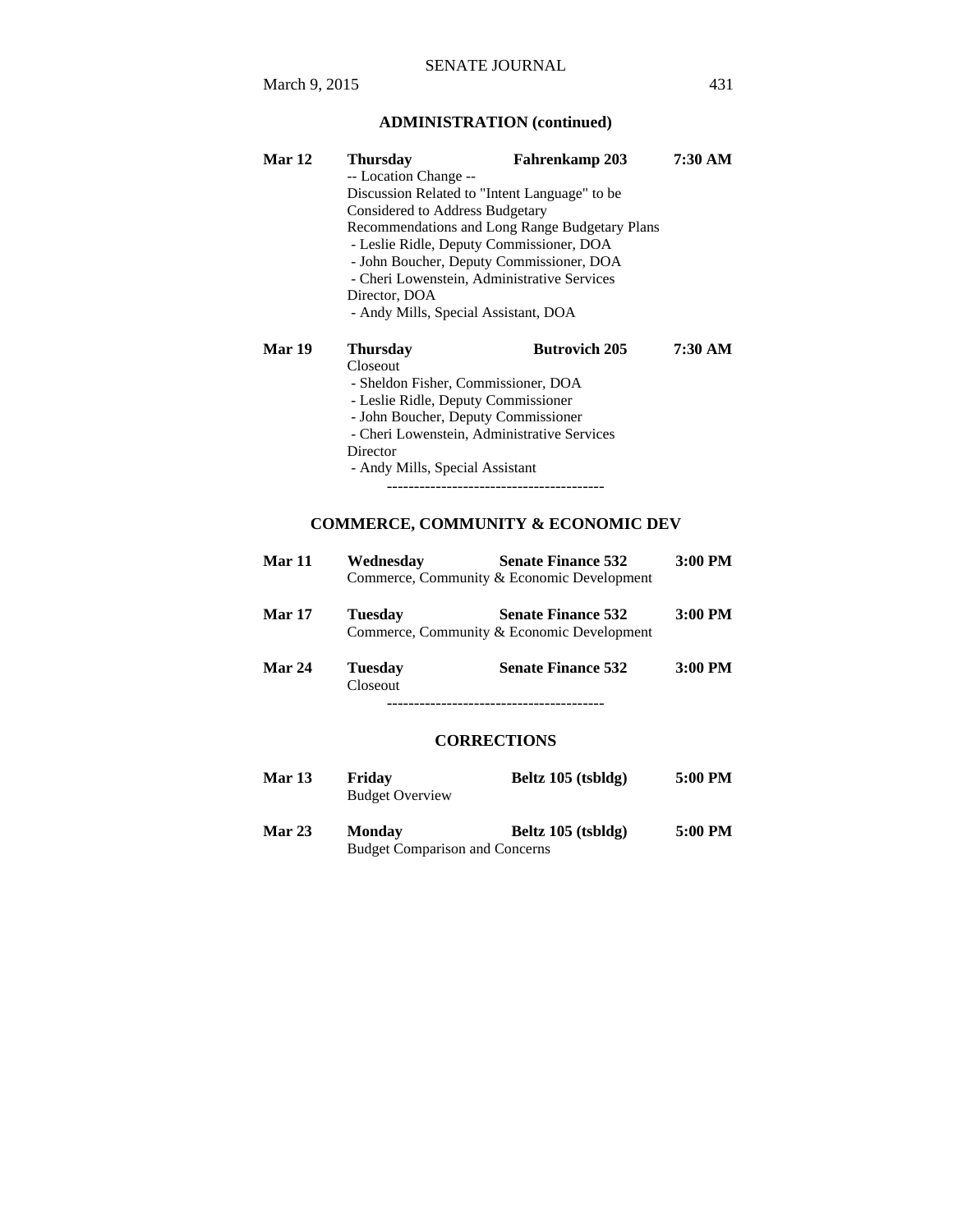## **CORRECTIONS (continued)**

| <b>Mar 25</b> | Wednesday                 | Beltz 105 (tsbldg) | 5:00 PM |
|---------------|---------------------------|--------------------|---------|
|               | <b>Tentative Closeout</b> |                    |         |
|               |                           |                    |         |

## **EDUCATION & EARLY DEVELOPMENT**

**Mar 11 Wednesday Butrovich 205 8:00 AM**  + Overview: Budgetary Changes Adopted by the House of Representatives and the Potential Impacts Mike Hanley, Commissioner, Department of Education and Early Development, DEED Heidi Teshner, Director of Administrative Services, DEED ----------------------------------------

#### **FISH & GAME**

| Mar 12        | <b>Thursday</b>                                  | Beltz 105 (tsbldg)                              | 5:00 PM |  |  |
|---------------|--------------------------------------------------|-------------------------------------------------|---------|--|--|
|               | Discussion of:                                   |                                                 |         |  |  |
|               |                                                  | Budgetary Changes Adopted in the House of       |         |  |  |
|               | Representatives                                  |                                                 |         |  |  |
|               |                                                  | Impact on Fish Management of the International  |         |  |  |
|               | Treaties:                                        |                                                 |         |  |  |
|               |                                                  | Escapement Goals and Stocks of Concern;         |         |  |  |
|               | <b>Habitat Enhancement</b>                       |                                                 |         |  |  |
|               | - Jeff Regnart, Director of Commercial Fisheries |                                                 |         |  |  |
|               |                                                  | - Tom Brookover, Acting Director of Sports Fish |         |  |  |
| <b>Mar 17</b> | <b>Tuesday</b>                                   | Beltz 105 (tsbldg)                              | 5:00 PM |  |  |
|               | Discussion Related to "Intent Language" to be    |                                                 |         |  |  |
|               |                                                  | Considered to Address Budgetary Recommendations |         |  |  |
|               | and Longer Range Budgetary plans                 |                                                 |         |  |  |
| Mar 19        | <b>Thursday</b>                                  | Beltz 105 (tsbldg)                              | 5:00 PM |  |  |
|               | Closeout                                         |                                                 |         |  |  |
|               |                                                  |                                                 |         |  |  |
|               |                                                  |                                                 |         |  |  |
|               |                                                  | <b>HEALTH &amp; SOCIAL SERVICES</b>             |         |  |  |
| Mar 09        | <b>Monday</b><br>MEETIMO OAMOEI ED.              | <b>Senate Finance 532</b>                       | 5:30 PM |  |  |

 -- MEETING CANCELED -- Department of Health and Social Services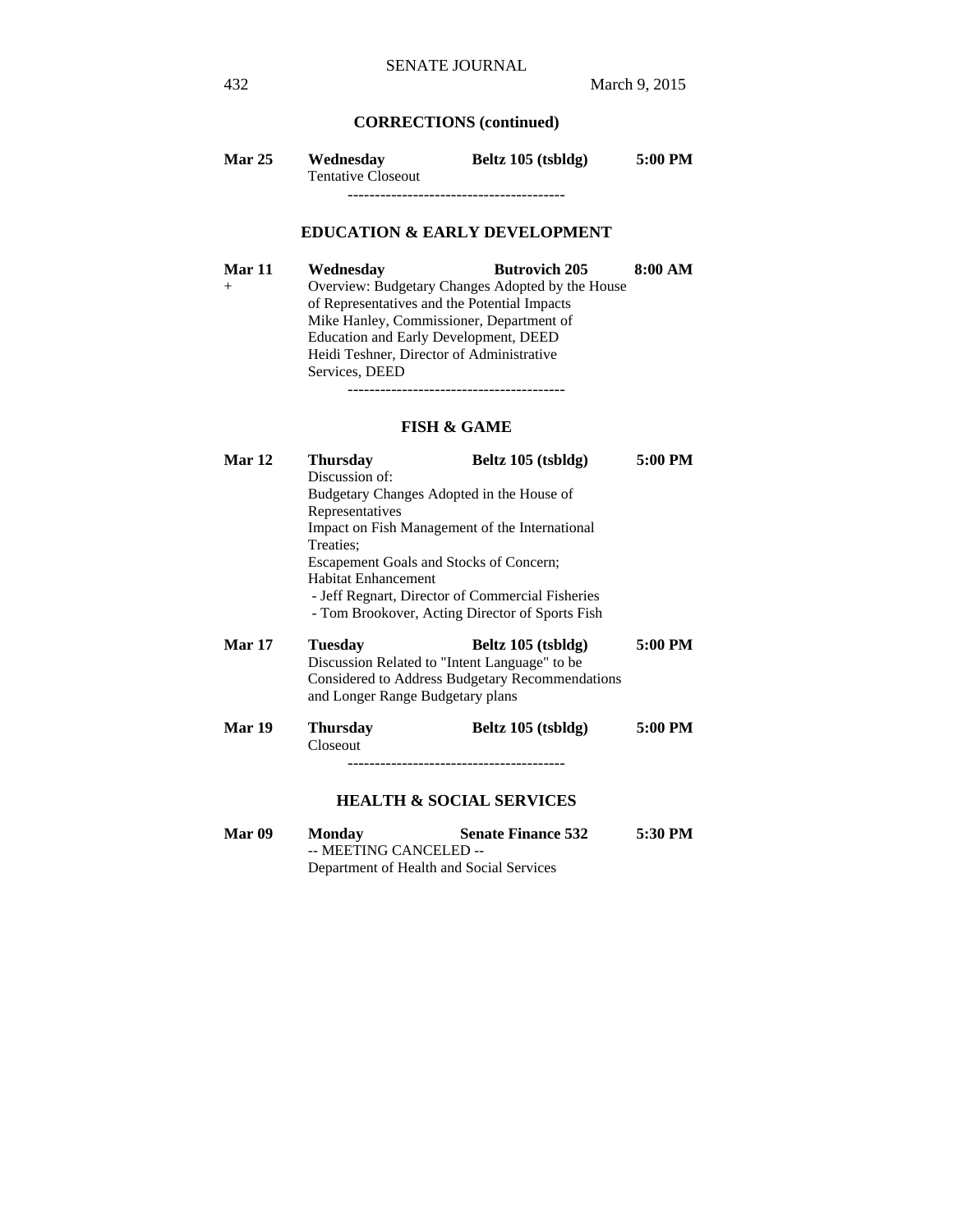#### **HEALTH & SOCIAL SERVICES (continued)**

| Mar 11        | Wednesday             | <b>Butrovich 205</b><br>Department of Health and Social Services      | 5:30 PM |
|---------------|-----------------------|-----------------------------------------------------------------------|---------|
| <b>Mar 16</b> | <b>Monday</b>         | <b>Senate Finance 532</b><br>Department of Health and Social Services | 5:30 PM |
| Mar 18        | Wednesday<br>Closeout | <b>Senate Finance 532</b>                                             | 5:30 PM |
|               |                       |                                                                       |         |

## **LABOR & WORKFORCE DEVELOPMENT**

| <b>Mar 16</b> | <b>Monday</b><br><b>Budget Overview</b>            | Beltz 105 (tsbldg) | 5:00 PM |
|---------------|----------------------------------------------------|--------------------|---------|
| Mar 18        | Wednesdav<br><b>Budget Comparison and Concerns</b> | Beltz 105 (tsbldg) | 5:00 PM |
| <b>Mar 20</b> | Friday<br><b>Tentative Closeout</b>                | Beltz 105 (tsbldg) | 5:00 PM |

----------------------------------------

#### **MILITARY & VETERANS' AFFAIRS**

| <b>Mar 12</b> | <b>Thursday</b><br>Military & Veterans Affairs | <b>Senate Finance 532</b> | $3:00$ PM |
|---------------|------------------------------------------------|---------------------------|-----------|
| <b>Mar 25</b> | Wednesday<br>Closeout                          | <b>Senate Finance 532</b> | $3:00$ PM |

----------------------------------------

#### **NATURAL RESOURCES**

| <b>Mar 24</b> | <b>Tuesday</b><br><b>Budget Overview</b>                 | Beltz 105 (tsbldg) | 5:00 PM |
|---------------|----------------------------------------------------------|--------------------|---------|
| <b>Mar 26</b> | <b>Thursday</b><br><b>Budget Comparison and Concerns</b> | Beltz 105 (tsbldg) | 5:00 PM |
| Mar 30        | <b>Monday</b><br><b>Tentative Closeout</b>               | Beltz 105 (tsbldg) | 5:00 PM |
|               |                                                          |                    |         |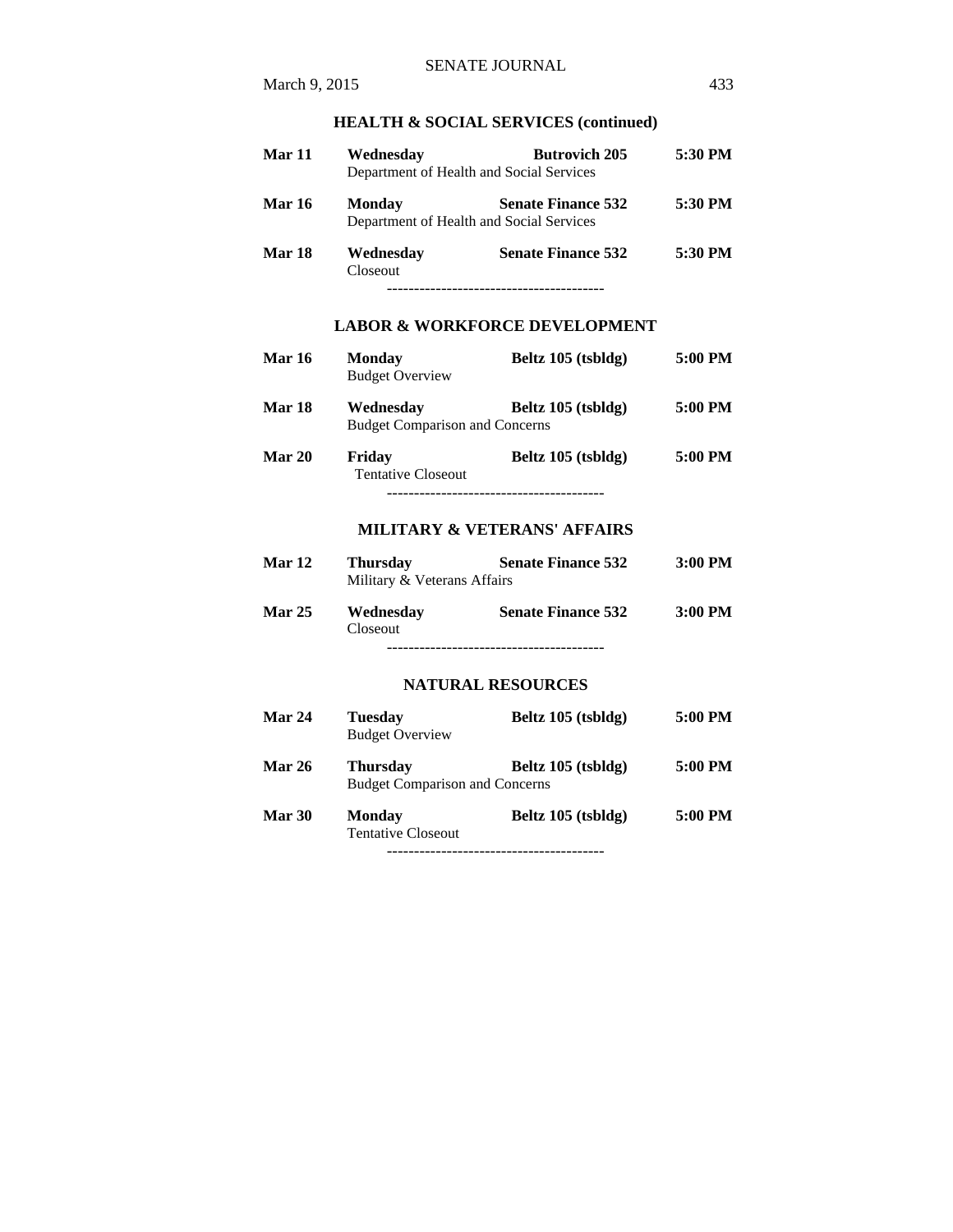## **PUBLIC SAFETY**

| Mar 10        | Tuesday<br>Department of Public Safety         | <b>Senate Finance 532</b> | $3:00$ PM |
|---------------|------------------------------------------------|---------------------------|-----------|
| Mar 19        | <b>Thursday</b><br>Department of Public Safety | <b>Senate Finance 532</b> | $3:00$ PM |
| <b>Mar 26</b> | <b>Thursday</b><br>Closeout                    | <b>Senate Finance 532</b> | $3:00$ PM |
|               |                                                |                           |           |

### **TRANSPORTATION & PUBLIC FACILITIES**

- **Mar 10 Tuesday Fahrenkamp 203 11:00 AM**  Department of Transportation and Public Facilities
- **Mar 17 Tuesday Fahrenkamp 203 11:00 AM**  Department of Transportation and Public Facilities
- **Mar 24 Tuesday Fahrenkamp 203 11:00 AM**  Closeout ----------------------------------------

#### **SPECIAL COMMITTEES**

#### **SPECIAL CMTE ON ENERGY**

| <b>Mar 10</b> | <b>Tuesday</b>                                    | Beltz 105 (tsbldg)                      | 3:30 PM |
|---------------|---------------------------------------------------|-----------------------------------------|---------|
|               | -- Location Change & Time Change --               |                                         |         |
| SB 50         |                                                   | AIDEA: BONDS;PROGRAMS;LOANS;LNG PROJECT |         |
|               | -- Testimony <invitation only=""> --</invitation> |                                         |         |
|               |                                                   |                                         |         |

#### **SPECIAL CMTE ON THE ARCTIC**

Mar 10 Tuesday Butrovich 205 10:45 AM + Presentation: "Arctic Waterways Safety Committee: Streamlined Path for Safe Vessel Operations in the Arctic"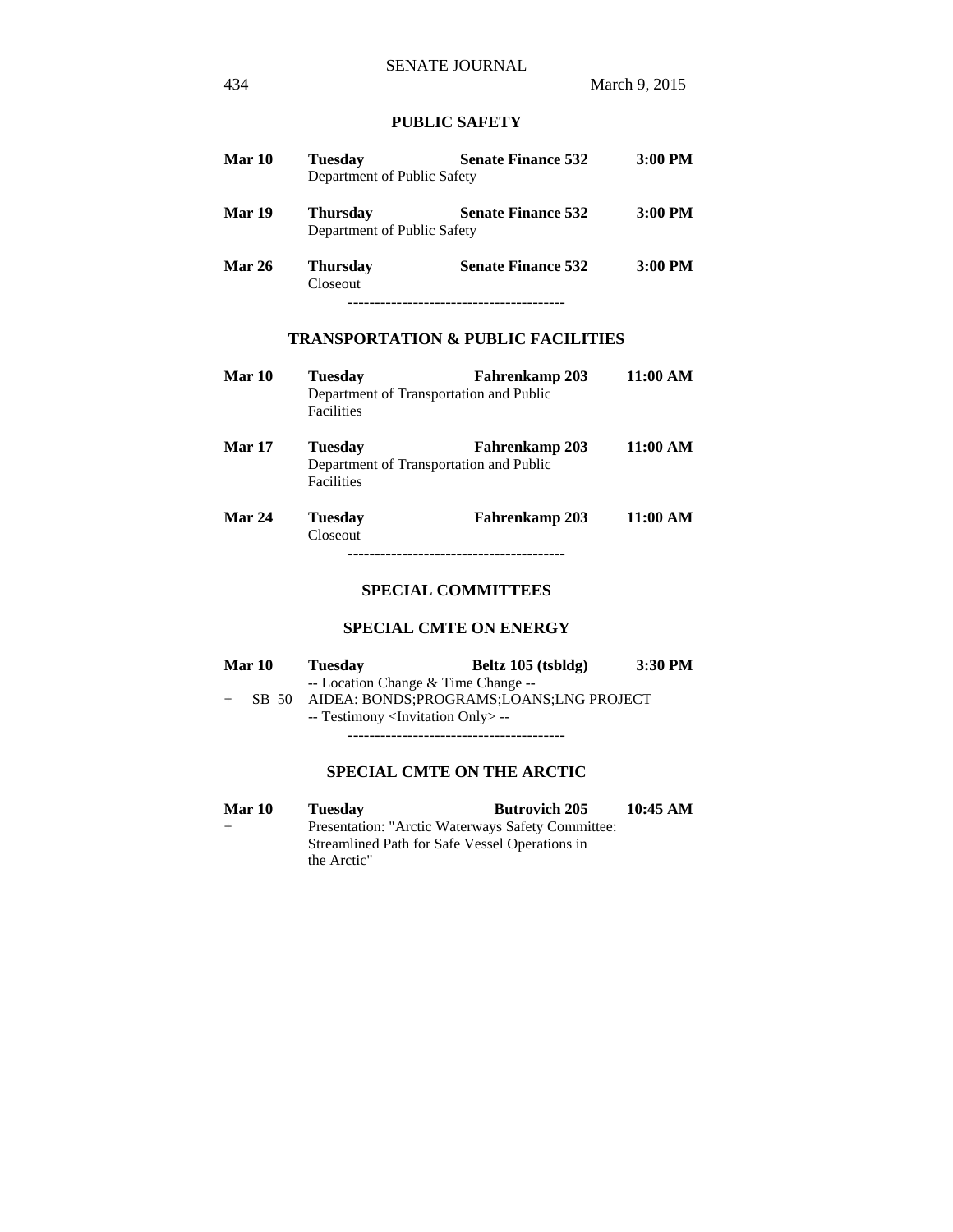# **SPECIAL CMTE ON THE ARCTIC (continued)**

| <b>Mar 12</b> | Thursday             | <b>Butrovich 205</b> | 11:15 AM |
|---------------|----------------------|----------------------|----------|
|               | No Meeting Scheduled |                      |          |

----------------------------------------

#### **JOINT COMMITTEES**

# **LEGISLATIVE BUDGET & AUDIT**

| Mar 10        | <b>Tuesday</b>                                                                                                                                                | <b>House Finance 519</b> | 7:30 AM |  |
|---------------|---------------------------------------------------------------------------------------------------------------------------------------------------------------|--------------------------|---------|--|
|               | -- Location Change --                                                                                                                                         |                          |         |  |
| $^{+}$        | <b>Public Hearing</b>                                                                                                                                         |                          |         |  |
|               | Education Funding Study: State of Alaska's                                                                                                                    |                          |         |  |
|               | Method of Funding K-12 Education                                                                                                                              |                          |         |  |
|               | Public Comment to Assist the Education Funding<br>Study Contractor in Understanding the Public<br>Perspective on Alaska's Current School Funding<br>Structure |                          |         |  |
|               |                                                                                                                                                               |                          |         |  |
|               |                                                                                                                                                               |                          |         |  |
|               |                                                                                                                                                               |                          |         |  |
|               | -- Testimony < Time Limit Set to 3 Minutes > --                                                                                                               |                          |         |  |
| <b>Mar 17</b> | <b>Tuesday</b>                                                                                                                                                | Beltz 105 (tsbldg)       | 7:30 AM |  |
| $^{+}$        | Public Hearing                                                                                                                                                |                          |         |  |
|               | Department of Health and Social Services                                                                                                                      |                          |         |  |
|               |                                                                                                                                                               |                          |         |  |
|               | <b>Performances Review</b><br>Public Comment on the Performance of DHSS in the                                                                                |                          |         |  |
|               | Delivery of its Behavioral Health and Long-Term<br>Care Services and on the Department's Overall                                                              |                          |         |  |
|               |                                                                                                                                                               |                          |         |  |
|               | Organizational and Administrative Structure                                                                                                                   |                          |         |  |
|               | -- Testimony < Time Limit Set to 3 Minutes > --                                                                                                               |                          |         |  |
|               |                                                                                                                                                               |                          |         |  |
| Mar 30        | <b>Monday</b>                                                                                                                                                 | <b>Barnes</b> 124        | 7:30 AM |  |
|               | Audits - Executive Session: Statewide Single                                                                                                                  |                          |         |  |
|               | Audit FY14 Final                                                                                                                                              |                          |         |  |
|               | <b>Other Committee Business</b>                                                                                                                               |                          |         |  |
|               | -- Testimony <invitation only=""> --</invitation>                                                                                                             |                          |         |  |
|               |                                                                                                                                                               |                          |         |  |
|               |                                                                                                                                                               |                          |         |  |
|               |                                                                                                                                                               | <b>OTHER MEETINGS</b>    |         |  |

# **JOINT SESSION**

| <b>Mar 23</b> | <b>Monday</b>              | <b>House Chamber</b>            | 11:00 AM |  |
|---------------|----------------------------|---------------------------------|----------|--|
| $+$           |                            | Annual Address by the Honorable |          |  |
|               | Dan Sullivan, U.S. Senator |                                 |          |  |